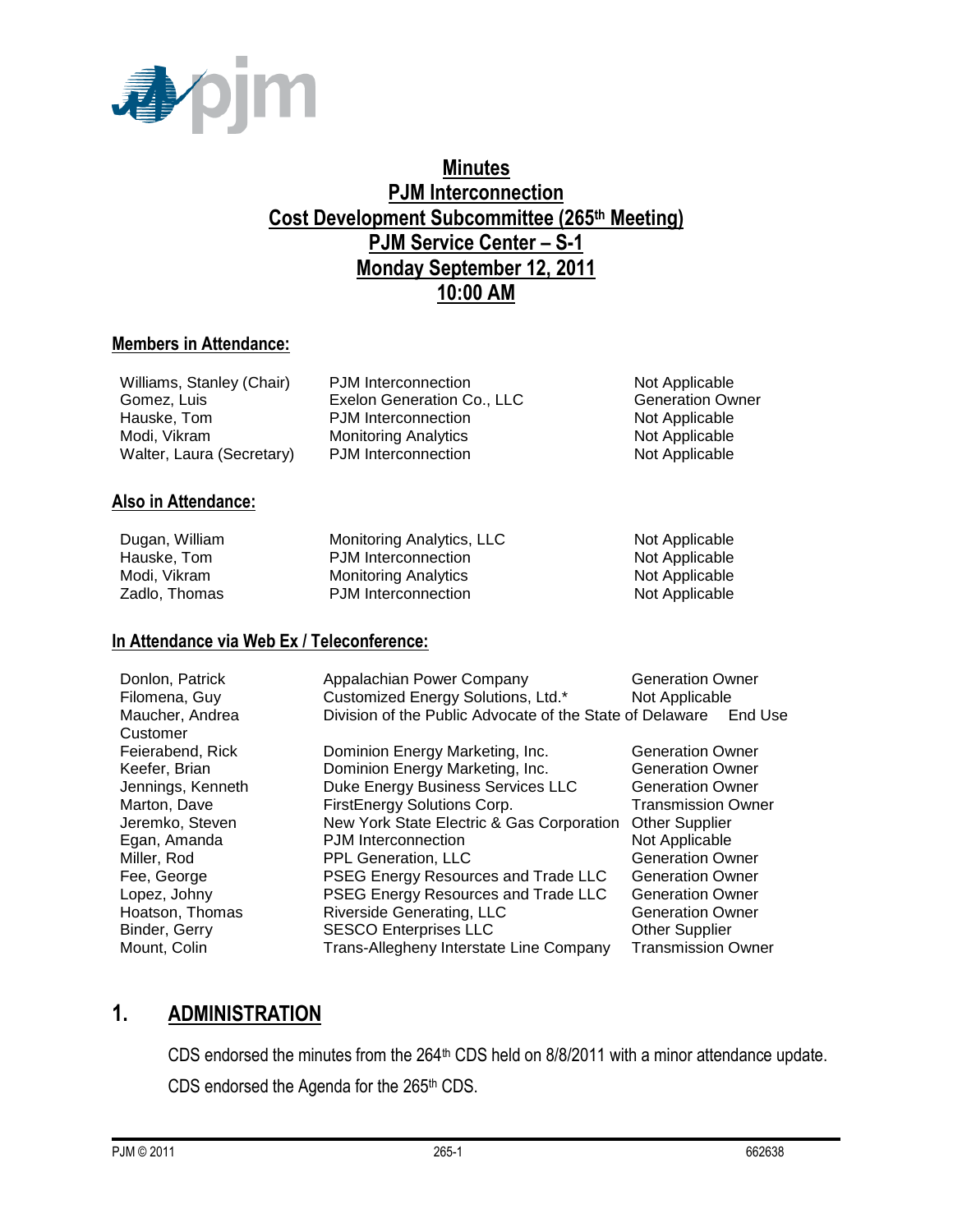

# **2. CDS STATUS UPDATE**

CDS Chair, Stan Williams, updated CDS about the 2011 CDS meeting schedule. Currently for 2011 the CDS schedule will remain unchanged. CDS Chair, Stan Williams, updated that sector representation will be on all future CDS meeting minutes.

[Station Service Rates for Q4 2011](http://www.pjm.com/committees-and-groups/subcommittees/cds/starvrts.aspx) were posted as of September 9, 2011.

## **3. NO LOAD: [ISSUE TRACKING LINK](http://www.pjm.com/committees-and-groups/issue-tracking/issue-tracking-details.aspx?Issue=%7bB4390F49-FB83-4790-B1E7-89EF1844E073%7d)**

CDS reviewed and endorsed changes to PJM Manual 15 [No-Load Cost calculations.](http://www.pjm.com/committees-and-groups/issue-tracking/issue-tracking-details.aspx?Issue=%7bB4390F49-FB83-4790-B1E7-89EF1844E073%7d) PJM staff will present the recommended changes to the No-Load cost calculations at the October MRC meeting for review and for endorsement at the November MRC meeting as appropriate.

## **4. VARIABLE OPERATING AND MAINTENANCE (VOM) COST DEFINITION: [ISSUE](http://www.pjm.com/committees-and-groups/issue-tracking/issue-tracking-details.aspx?Issue=%7b189C7210-9A23-4782-A5B5-634A6887CFE1%7d)  [TRACKING LINK](http://www.pjm.com/committees-and-groups/issue-tracking/issue-tracking-details.aspx?Issue=%7b189C7210-9A23-4782-A5B5-634A6887CFE1%7d)**

CDS discussed and revised the [VOM Cost Definition](http://www.pjm.com/committees-and-groups/issue-tracking/issue-tracking-details.aspx?Issue=%7b189C7210-9A23-4782-A5B5-634A6887CFE1%7d) Collaborative Solution Matrix. Development of a consensus position on the VOM cost definition will be the primary focus of the October CDS meeting.

## **5. INFORMATION FOR UNIT TYPES NOT ADDRESSED BY MANUAL 15: [ISSUE](http://pjm.com/committees-and-groups/issue-tracking/issue-tracking-details.aspx?Issue=%7b3159C1F6-5498-412A-84F2-D4EA3F5834C6%7d)  [TRACKING](http://pjm.com/committees-and-groups/issue-tracking/issue-tracking-details.aspx?Issue=%7b3159C1F6-5498-412A-84F2-D4EA3F5834C6%7d)**

CDS reviewed the educational document for [Unit Types not addressed in Manual 15.](http://www.pjm.com/committees-and-groups/issue-tracking/issue-tracking-details.aspx?Issue=%7b3159C1F6-5498-412A-84F2-D4EA3F5834C6%7d) CDS will prioritize the various classes of units to be addressed at the October CDS meeting.

# **6. CDS WORK PLAN AND FUTURE TOPICS**

Immature Unit Definition: [Issue Tracking](http://pjm.com/committees-and-groups/issue-tracking/issue-tracking-details.aspx?Issue=%7b510DC5A0-8F2D-46B1-8FA4-3D61DC10BA45%7d)

Combined Cycle Modeling: **[Issue Tracking](http://pjm.com/committees-and-groups/issue-tracking/issue-tracking-details.aspx?Issue=%7bE5A783B1-FF7A-4A7F-B6CE-3CD2765836F9%7d)** 

Cyclic Peaking Factors for Combined Cycle units: [Issue Tracking](http://www.pjm.com/committees-and-groups/issue-tracking/issue-tracking-details.aspx?Issue=%7b271B9B61-2DB7-4D21-8C58-20324835B7D2%7d) (referred by MRC)

# **7. FUTURE MEETINGS**

Monday, November 14, 2011 10:00 am until 2:00 pm PJM Interconnection Offices Monday, December 12, 2011 10:00 am until 2:00 pm PJM Interconnection Offices

Anti-trust:

You may not discuss any topics that violate, or that might appear to violate, the antitrust laws including but not limited to agreements between or among competitors regarding prices, bid and offer practices, availability of service, product design, terms of sale, division of markets, allocation of customers or any other activity that might unreasonably restrain competition. If any of these items are discussed the chair will re-direct the conversation. If the conversation still persists, parties will be asked to leave the meeting or the meeting will be adjourned.

Code of Conduct:

As a mandatory condition of attendance at today's meeting, attendees agree to adhere to the PJM Code of Conduct as detailed in PJM Manual M-34 section 4.5, including, but not limited to, participants' responsibilities and rules regarding the dissemination of meeting discussion and materials.

#### Public Meetings/Media Participation:

Unless otherwise noted, PJM stakeholder meetings are open to the public and to members of the media. Members of the media are asked to announce their attendance at all PJM stakeholder meetings at the beginning of the meeting or at the point they join a meeting already in progress. Members of the Media are reminded that speakers at PJM meetings cannot be quoted without explicit<br>nermission from the speaker. PJM Members are reminded that "detailed transcriptional meeting po permission from the speaker. Paperminded transcriptional meeting notes" and v